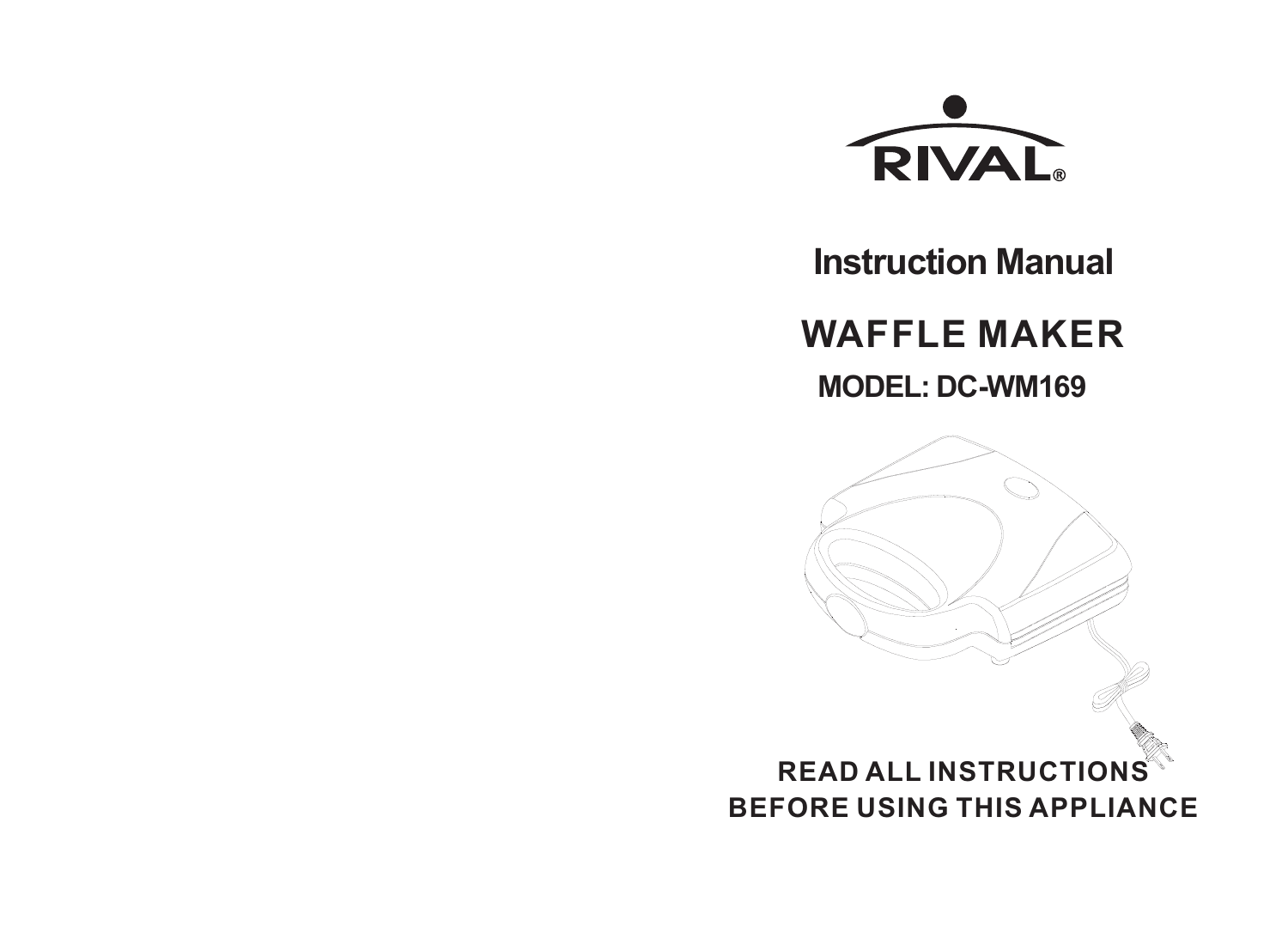## **IMPORTANT SAFEGUARDS**

When using electrical appliances, basic safety precautions should always be followed, including the following:

- **Read all instructions before using**
- Do not touch hot surfaces. Use handles or knobs.
- To protect against electrical shock, do not immerse cord, plugs, or appliance in water or other liquid.
- Unplug from outlet when not in use and before cleaning. Allow to cool before putting on or taking off parts.
- Do not operate any appliance with a damaged cord or plug or after the appliance malfunctions or has been damaged in any manner. No userserviceable parts inside. Return appliance to the nearest authorized service facility or call our toll-free customer service number 866-321-9509 for information on examination, repair, or adjustment.
- The use of accessory attachments not recommended by the appliance manufacturer may cause injuries.
- Do not use outdoors.
- Do not let cord hang over edge of table or counter, or touch hot surfaces.
- Do not place on or near a hot gas or electric burner, or in a heated oven.
- Preheat the unit about 2 minutes before using.
- This appliance is for household use only.
- Close supervision is necessary when any appliance is used by or near children.
- Do not use the unit near gas or other inflammable materials (such as benzene, paint thinner, sprays, etc.)
- Warning: Do not use this appliance near water.
- This product should not be used in the immediate vicinity of water, such as bathtub, washbowls, swimming pool etc. where the likelihood of immersion or splashing could occur.
- The use of attachments or accessories not recommended or sold by the product distributor may cause personal or property hazards or injuries.
- Do not leave the appliance unattended when switched on.
- Do not use appliance for other than intended use.
- Always attach plug to appliance first, then plug cord in the wall outlet.
- To disconnect, remove plug from wall outlet.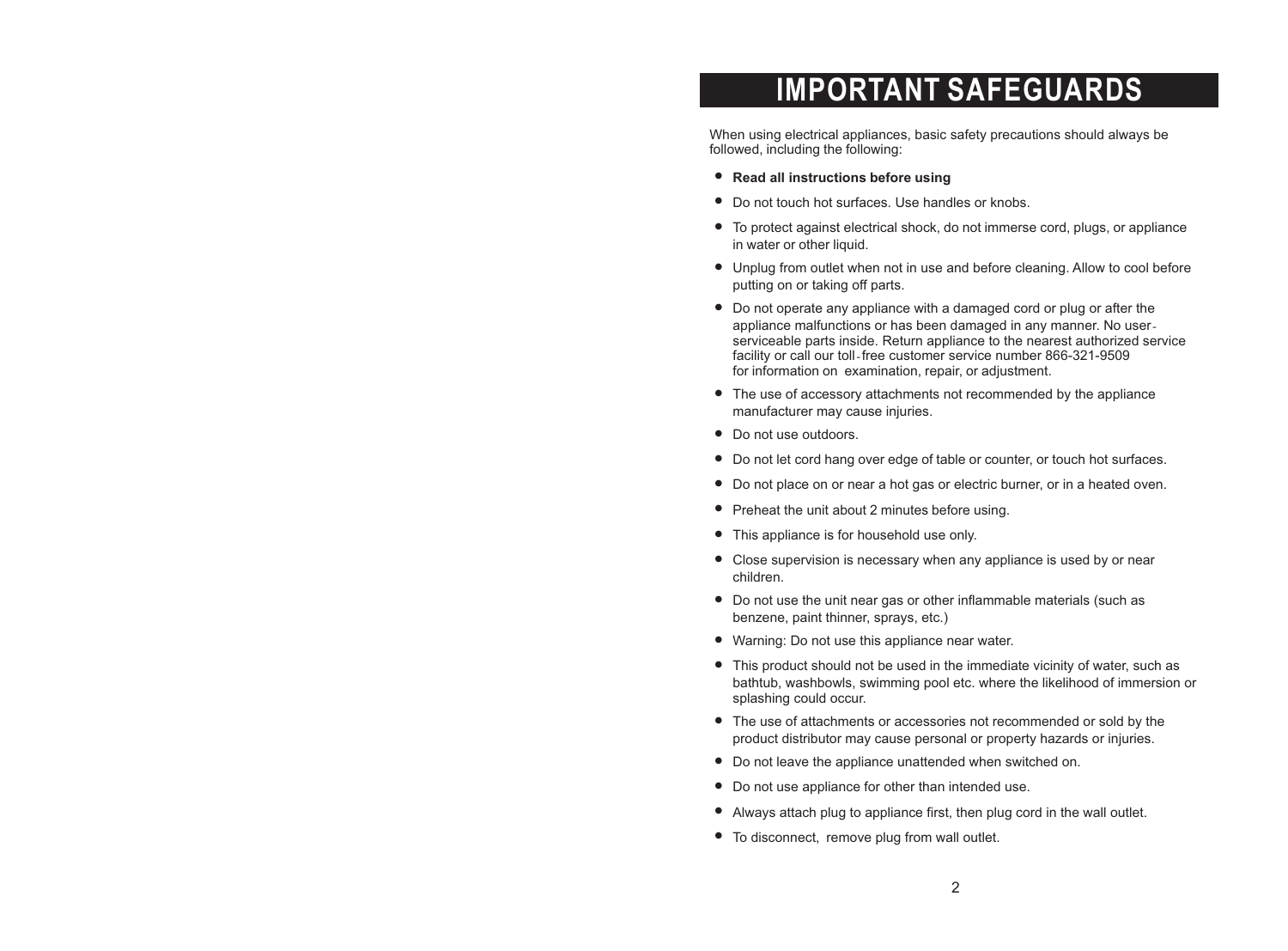- Extreme caution must be used when moving an appliance containing hot oil or other hot liquids.
- The appliance is only to be operated in the closed position.
- **WARNING: To prevent electric shock, unplug before cleaning.**
- If the supply cord is damaged, it must be replaced by manufacturer, its service agent or similarly qualified persons in order to avoid a hazard.
- This appliance is not intended for use by persons (including children) with reduced physical, sensory or mental capabilities, or lack of experience and knowledge, unless they have been given supervision or instruction concerning use of the appliance by a person responsible for their safety.
- Children should be supervised to ensure that they do not play with the appliance.
- The appliance is not intended to be operated by means of an external timer or separate remote-control system.
- The temperature of accessible surfaces may be high when the appliance is operating.

### **SAVE THESE INSTRUCTIONS**

## **ADDITIONAL SAFEGUARD**

#### **Consumer Safety Information**

*THIS APPLIANCE IS INTENDED FOR INDOOR HOUSEHOLD USE ONLY* **. DO NOT OPERATE APPLIANCE IF THIS LINE CORD SHOWS ANY DAMAGE, OR IF APPLIANCE WORKS INTERMITTENTLY OR STOPS WORKING ENTIRELY.**

#### **SHORT CORD INSTRUCTIONS**

A short power-supply cord (or detachable power-supply cord) is to be provided to reduce risk resulting from becoming entangled in or tripping over a longer cord. Longer detachable power-supply cords or extension cords are available and may be used if care is exercised in their use. If a long detachable powersupply cord or extension cord is used,

- 1) The marked electrical rating of the extension cord should be at least as great as the electrical rating of the appliance.
- The longer cord should be arranged so that it will not drape over the 2)countertop or tabletop where it can be pulled on by children or tripped over unintentionally.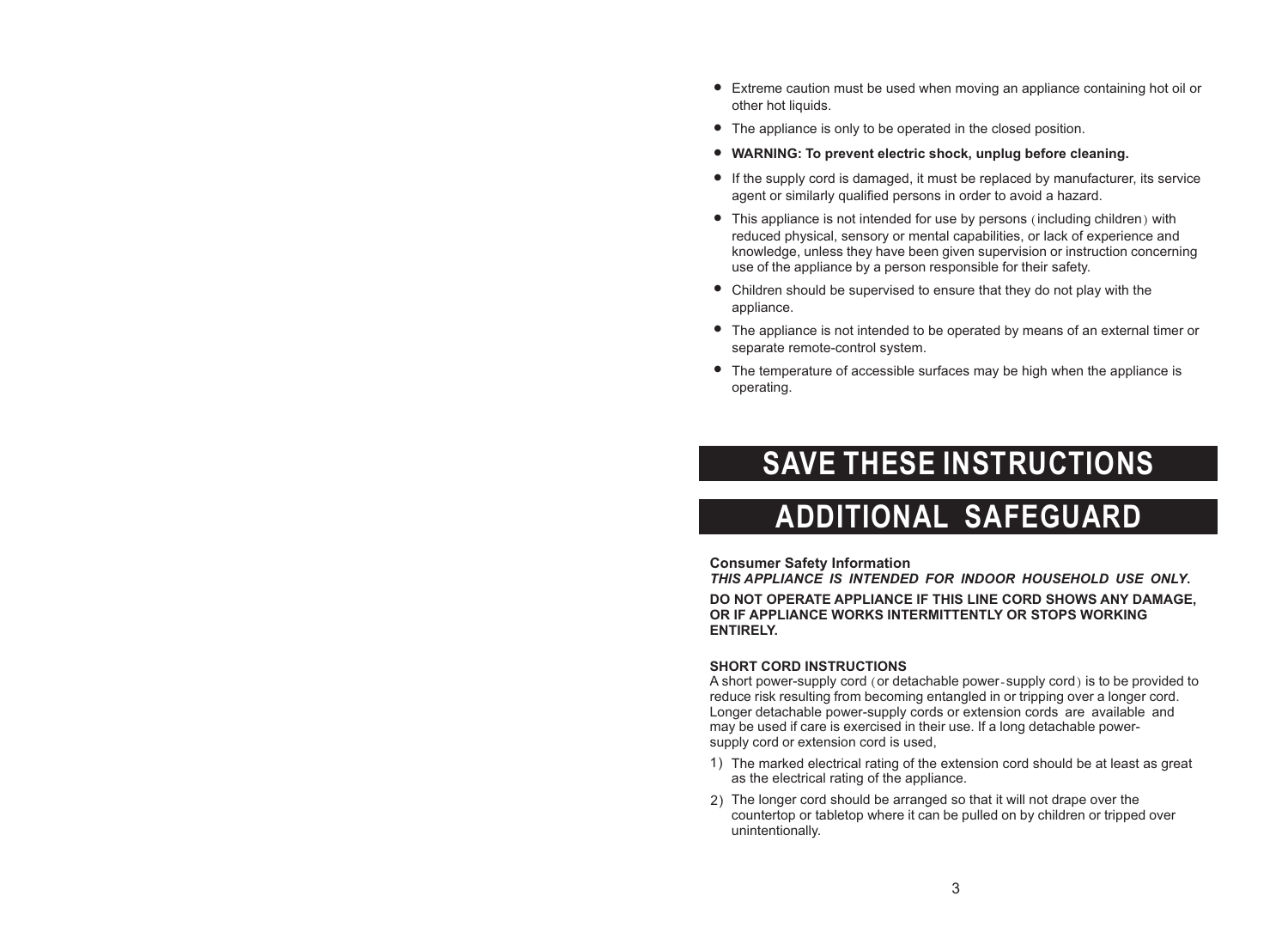#### **POLARIZED PLUG**

This appliance has a polarized plug (one blade is wider than the other). To reduce the risk of electric shock, this plug is intended to fit into a polarized outlet only one way. If the plug does not fit fully into the outlet, reverse the plug. If it still does not fit, contact a qualified electrician. Do not attempt to modify the plug in any way.

### **PARTS**

- 1. Handle Clip
- 2. Power Indicator Light
- 3. Top Housing
- 4. Top Cooking Plate
- 5. Bottom Cooking Plate
- 6. Bottom Housing
- 7. Power Cord and Plug



### **FEATURES**

- Cooks Belgian-style Waffles<br>● Power Indicator
- 
- Non-stick Coated Plate for Easy Cleaning
- Non-stick Coated Plate for Easy Cleaning<br>● Compact Upright Storage and Cord Wrap ■ Compact Upright Storage and Cord Wrap<br>● Skid-resistant Feet
- Skid-resistant Feet

## **OPERATING INSTRUCTIONS**

**NOTE:** When using the Waffle Maker for the first time, after unpacking your Waffle Maker, open the lid, clean the cooking surfaces thoroughly by whipping with a damp sponge and dry the surfaces with a paper towel. For best results, prepare the non-stick surfaces by using a paper towel to wipe a thin layer of vegetable shortening or oil onto the non-stick surfaces of the Waffle Maker.

**CAUTION:** Always use protective, heat-resistant, gloves or mitts when handing this product to avoid steam or other burns.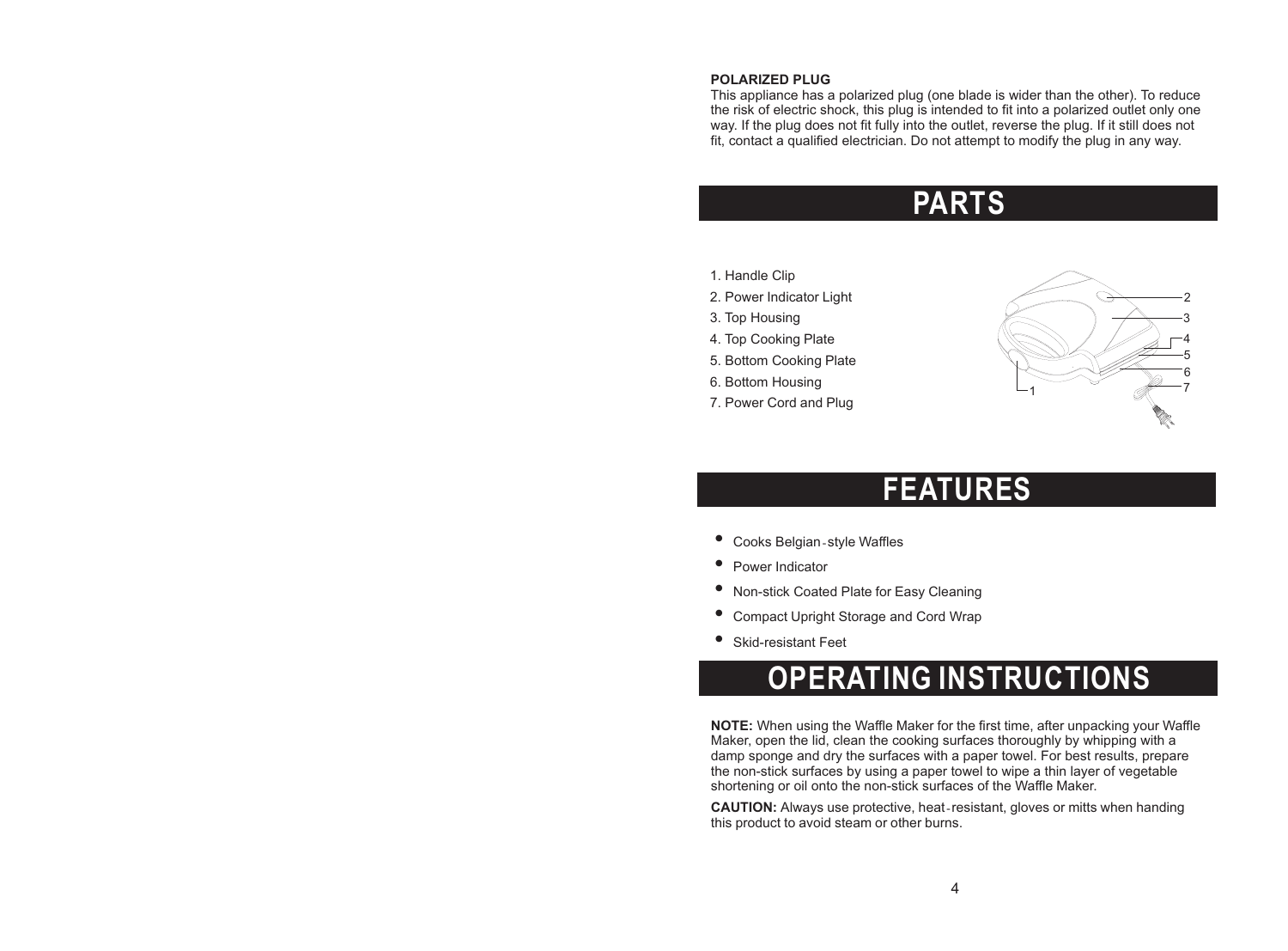#### **How to make waffles**

- Always preheat before use. Plug cord into a rating 120-volt AC power outlet 1. while preparing the fillings.
- The indicator light will illuminate when the plug is connected to the main 2. outlet;it will stay on during preheating. The indicator light shuts off when appliance is preheated (preheat appliance for approximately 2 minutes).

#### **CAUTION: Always preheat before use .**

- When the appliance has heated to the appropriate temperature, the indicator 3. light will come off, and the appliance is ready for use.
- 4. Pour batter dough evenly in the center of the bottom cooking plate. It is recommended that 2.5 oz. of batter be used to make the waffles.
- Close the Waffle Maker by lowering the upper plate onto the lower plate. 5.
- 6. During baking, the indicator light will come on and off intermittently so that the correct temperature is maintained.
- 7. The waffle will be ready in 4 to 6 minutes (or longer depending on personal preference). Do not open the Waffle Maker during the first minute of cooking. The waffles are ready when steam stops escaping.

#### **CAUTION: The appliance is not to be operated in the open position.**

- $8.$  Once the waffles are cooked, carefully remove them, use a wooden or plastic spatula to remove waffle from the baking plate. Make sure not to touch the cooking surface with sharp, pointed or metal objects, this could damage the non-stick surface.
- 9. After use, disconnect the plug from power outlet and allow the Waffle Maker to cool down.

**CAUTION: Cooking surface is hot, do not touch until it cools down thoroughly.**

# **USER MAINTENANCE INSTRUCTIONS**

This appliance requires little maintenance. It contains no user serviceable parts. Do not try to repair it yourself. Refer it to qualified personnel if servicing needed.

### **CLEANING**

- Always unplug this Waffle Maker from power source and wait until it cools down before cleaning.
- There is no need to take your Waffle Maker apart for cleaning. Dry with a paper towel to absorb excess oil. Brush crumbs from the grooves, and wipe with damp cloth and mild soap.
- Never immerse in water. Avoid using scratching or sharp utensils, as they will scratch the non-stick surface.